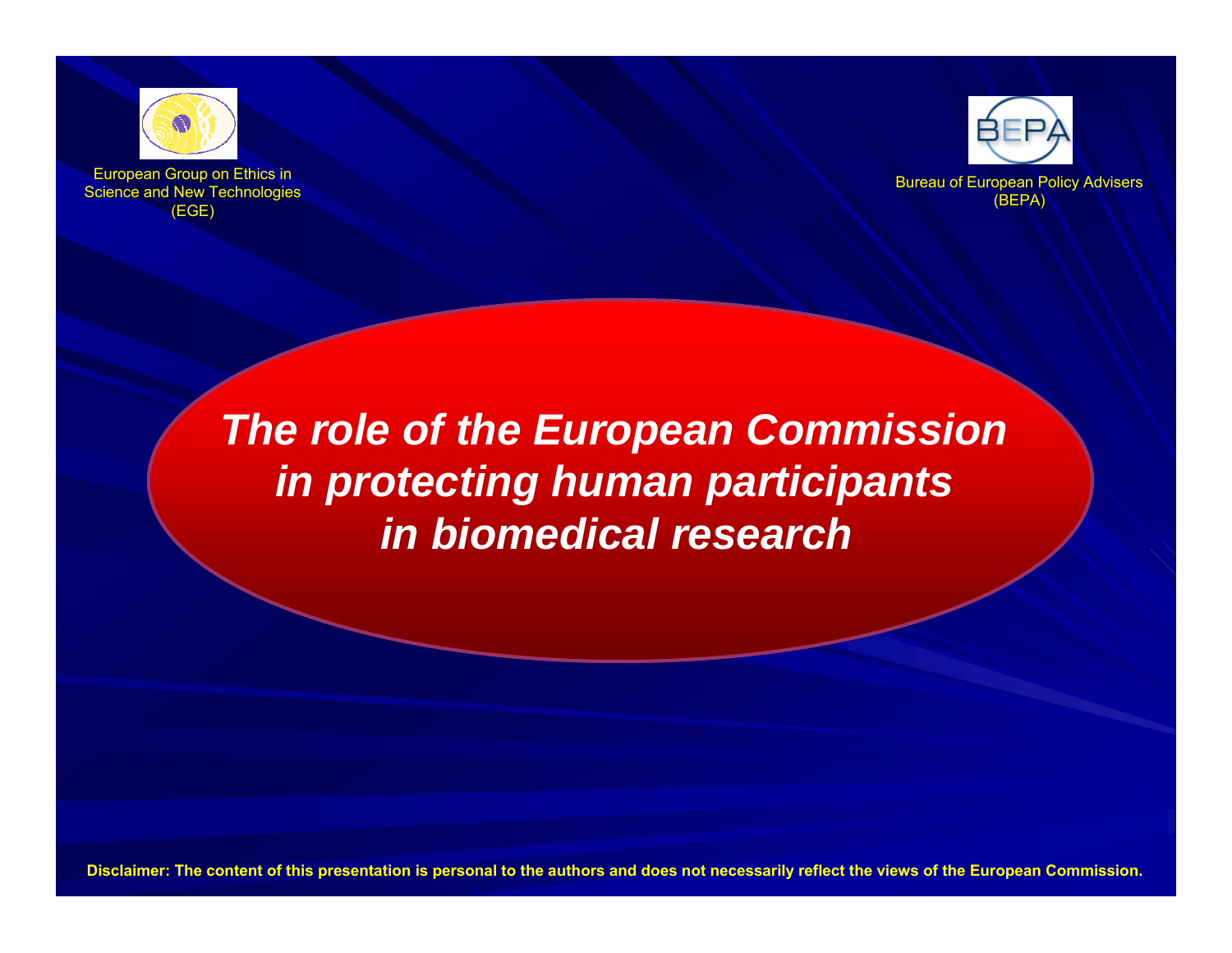



 $\blacksquare$  "We are striving for **peace** and **freedom**, for **democracy** and **the rule of law**, for **mutual respect** and **shared responsibility**, for **prosperity** and **security security**, for **tolerance tolerance** and **participation participation**, for **justice** and **solidarity**."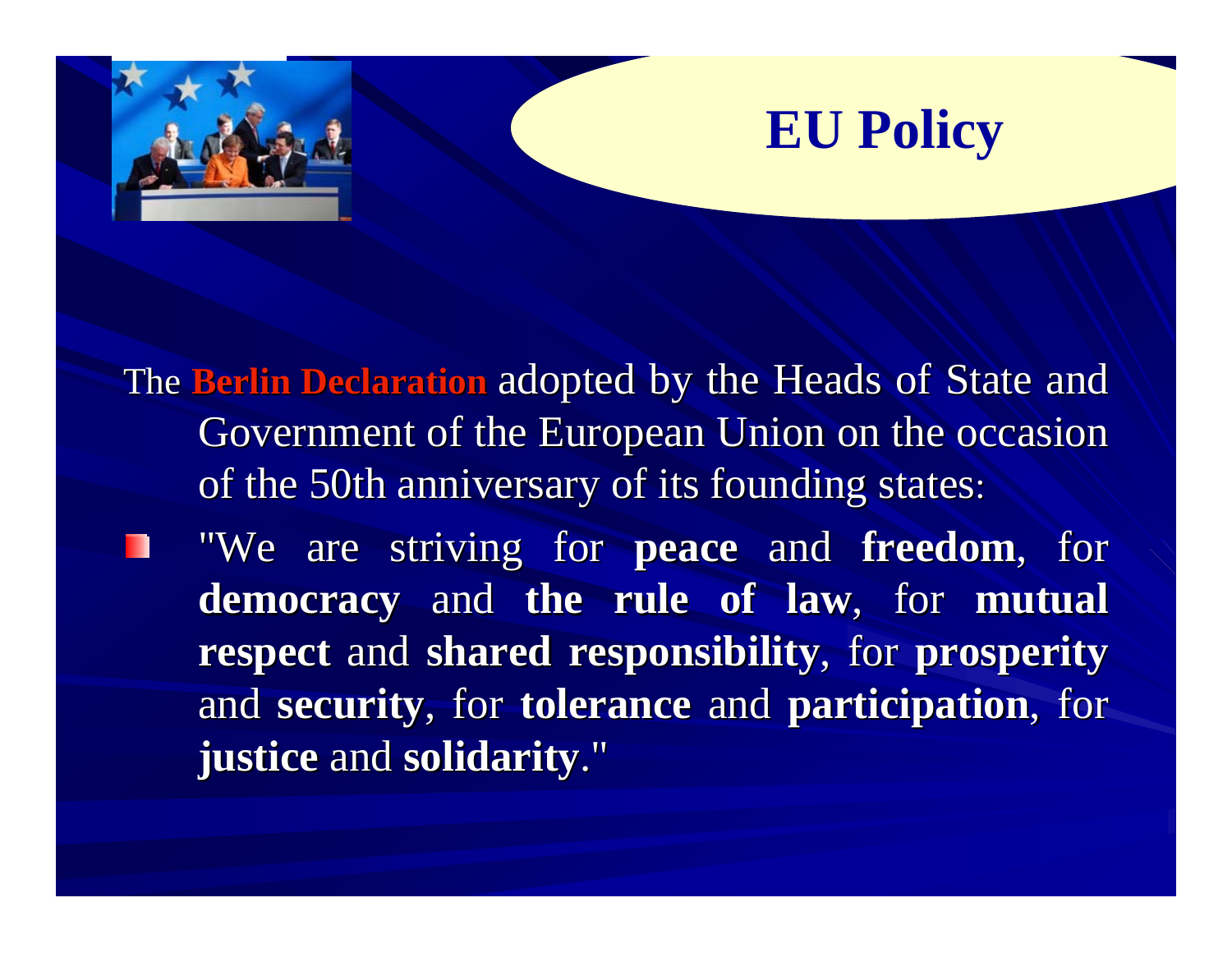

The Heads of State and Government of the EU have signed on **December 13 the Lisbon Treaty** in Lisbon. The ratification process is ongoing 2008.

 $\bullet$ 

 $\bullet$ The **Reform Treaty** inter alia indicates a set of **European Values**, such as human dignity, freedom, democracy, human right protection, pluralism, non-discrimination, tolerance, justice, solidarity and gender equality. The values above are stated in the **European Charter of fundamental rights** that has been proclaimed by the Presidents of the 3 EU Institutions (Council, Commission and European **Parliament) on December 12.**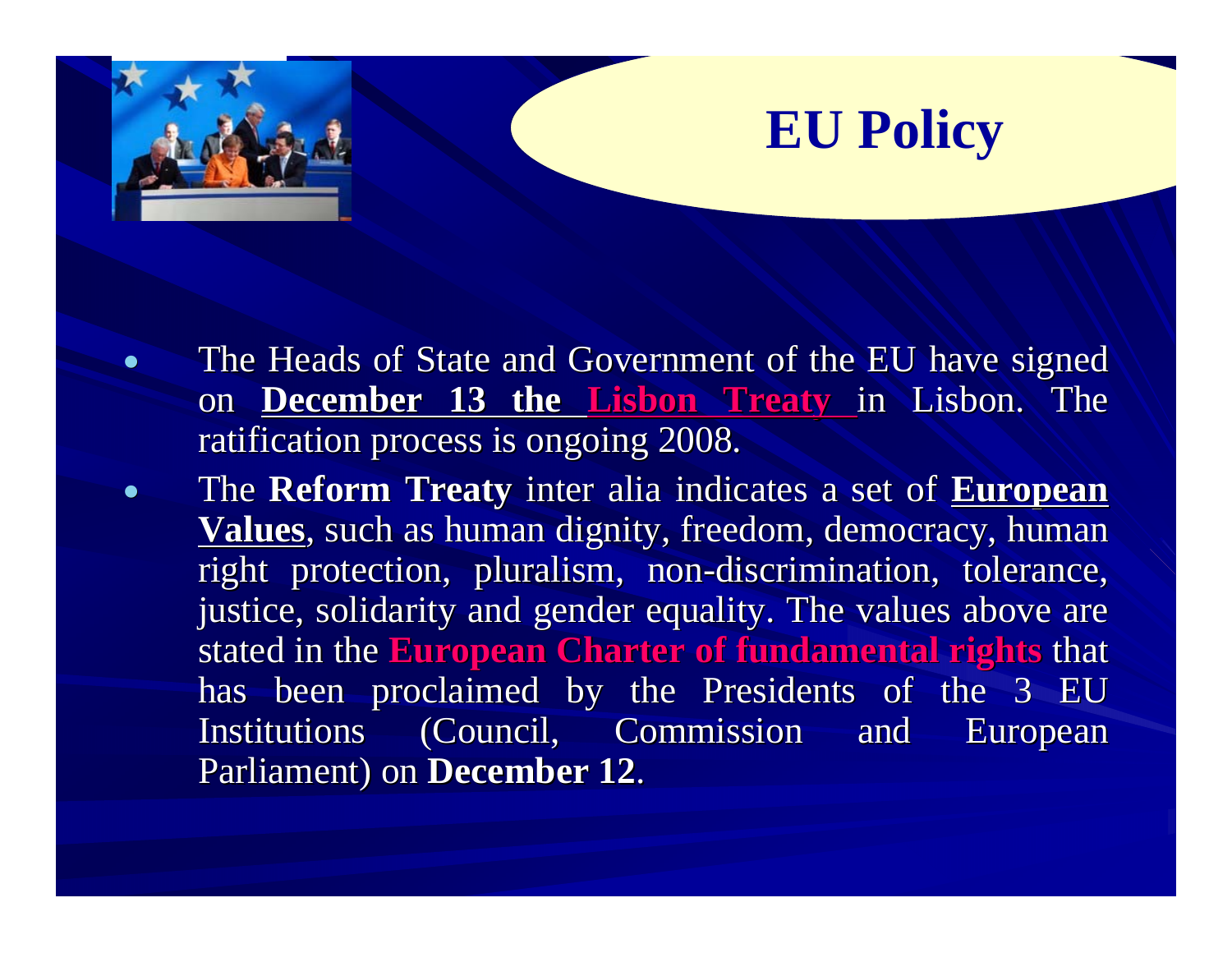

## **EU Policy**

The **European Charter of Fundamental Rights** states a set of EU shared values, such as: Respect for **human dignity**, a **ban on human reproductive cloning**, respect for people's **autonomy autonomy**, **non-commercialisation of commercialisation of biological components** derived from the human body, interdiction of eugenic **practices practices**, **protection of people's privacy protection of people's privacy**, **freedom of science freedom of science**, etc.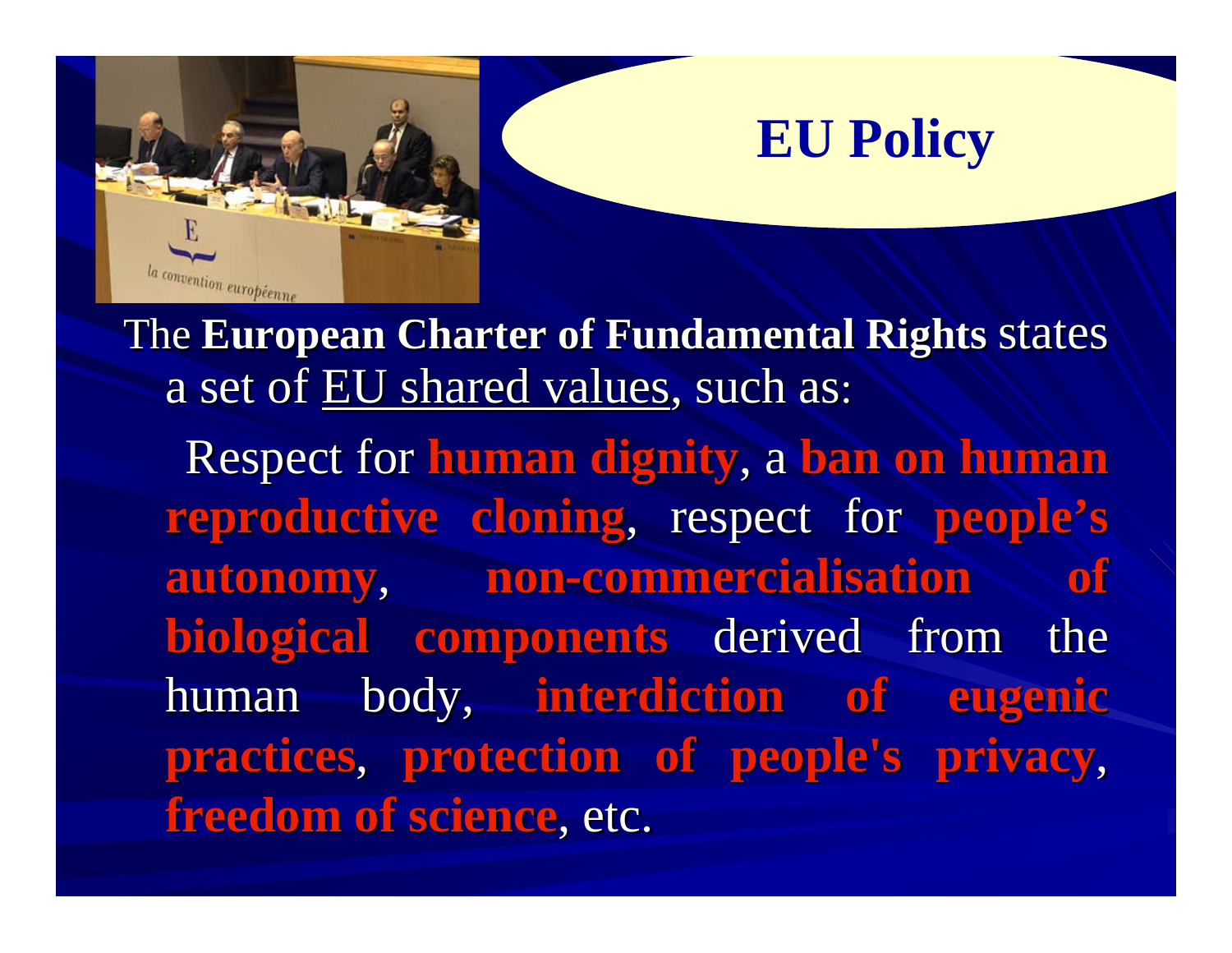## **EU Policy**

- The Reform Treaty also reinforces the role of the EU in international policy arena; an effort already included in a number of EU policy sectors: from economy and global trade (think of the new version of the Lisbon Agenda and globalisation) to research (the European Research Era and the international dimension in research), from Energy and climate change (think of the role of the EU in the debate on the post-Kyoto Agreement) to Security and **i**mmigration. Europe is <u>a global player in a multi-polar world</u> with all the complexity and difficulty this global approach involves.
- The notion of **Europe as a community of values** and **the role of the EU as a main actor in International affairs explain the Commission intention to concentrate effort**, in full respect of its , Powers and the Institutional role of different International organisations, in global discussions on research and innovation, **science and technology**, a debate where bioethics play a central role..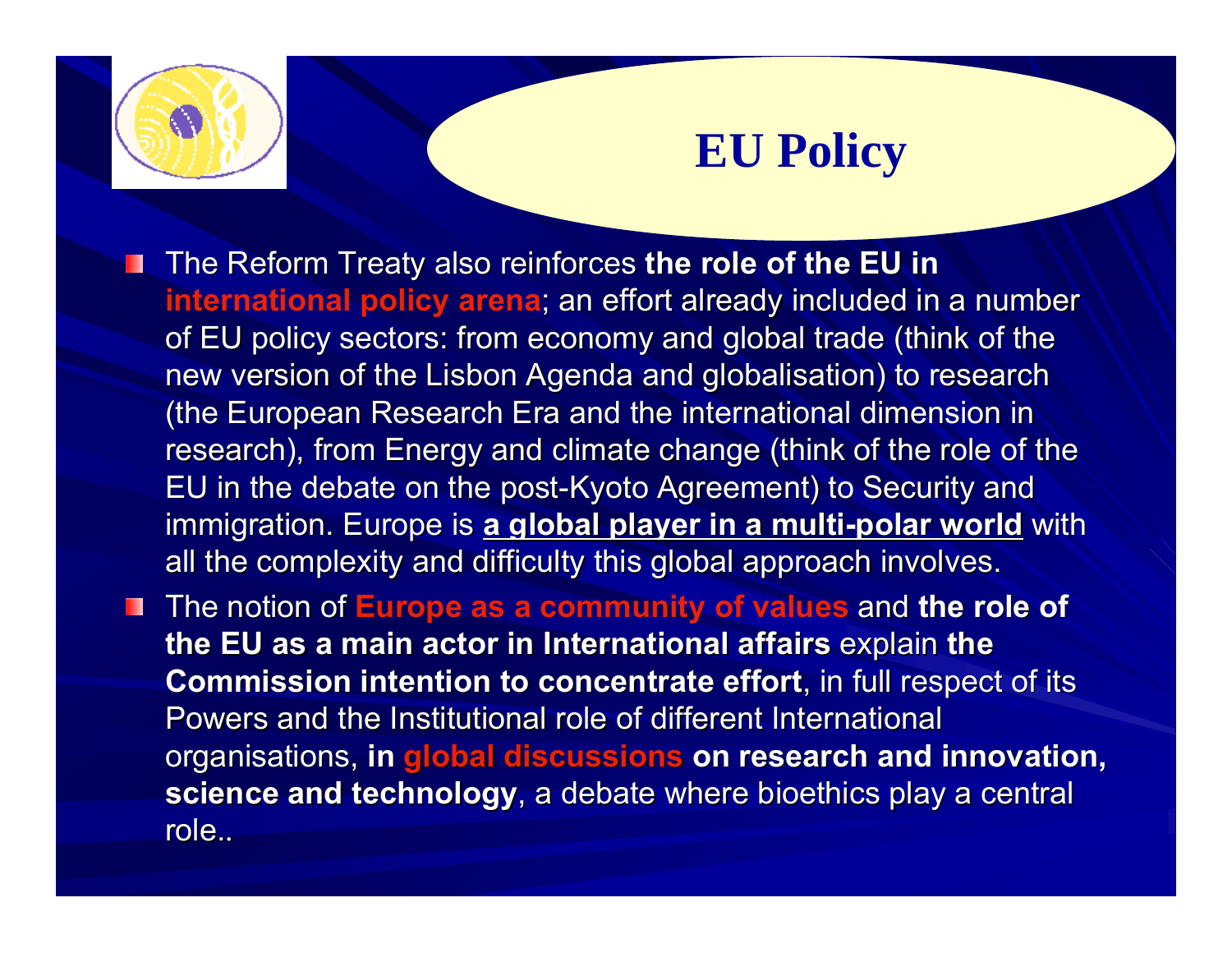The EC policy design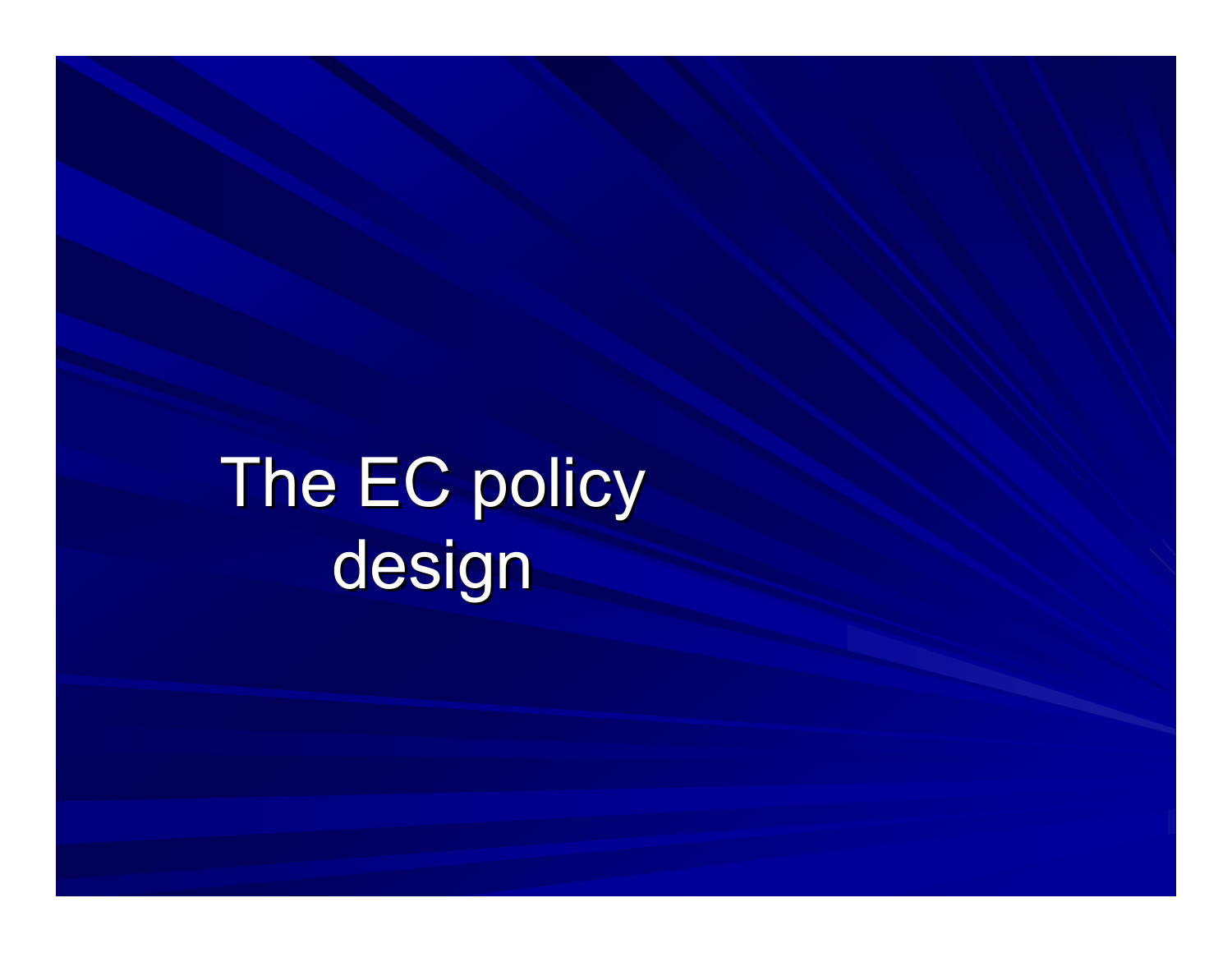### **Policy Design**

The relevance of bioethics with regard to the **Community policies** is particularly marked; some examples of relevant policies include the **Science and Society Action Plan Science and Society Action Plan**  (COM(2001)714), the Action plan Life **Sciences and Technology (COM(2007) 175),** the **Nanotechnology Action Plan Nanotechnology Action Plan**  (COM(2007) 505 final), Ageing Well Action **Plan, COM(2007)33 Plan, COM(2007)33** etc. .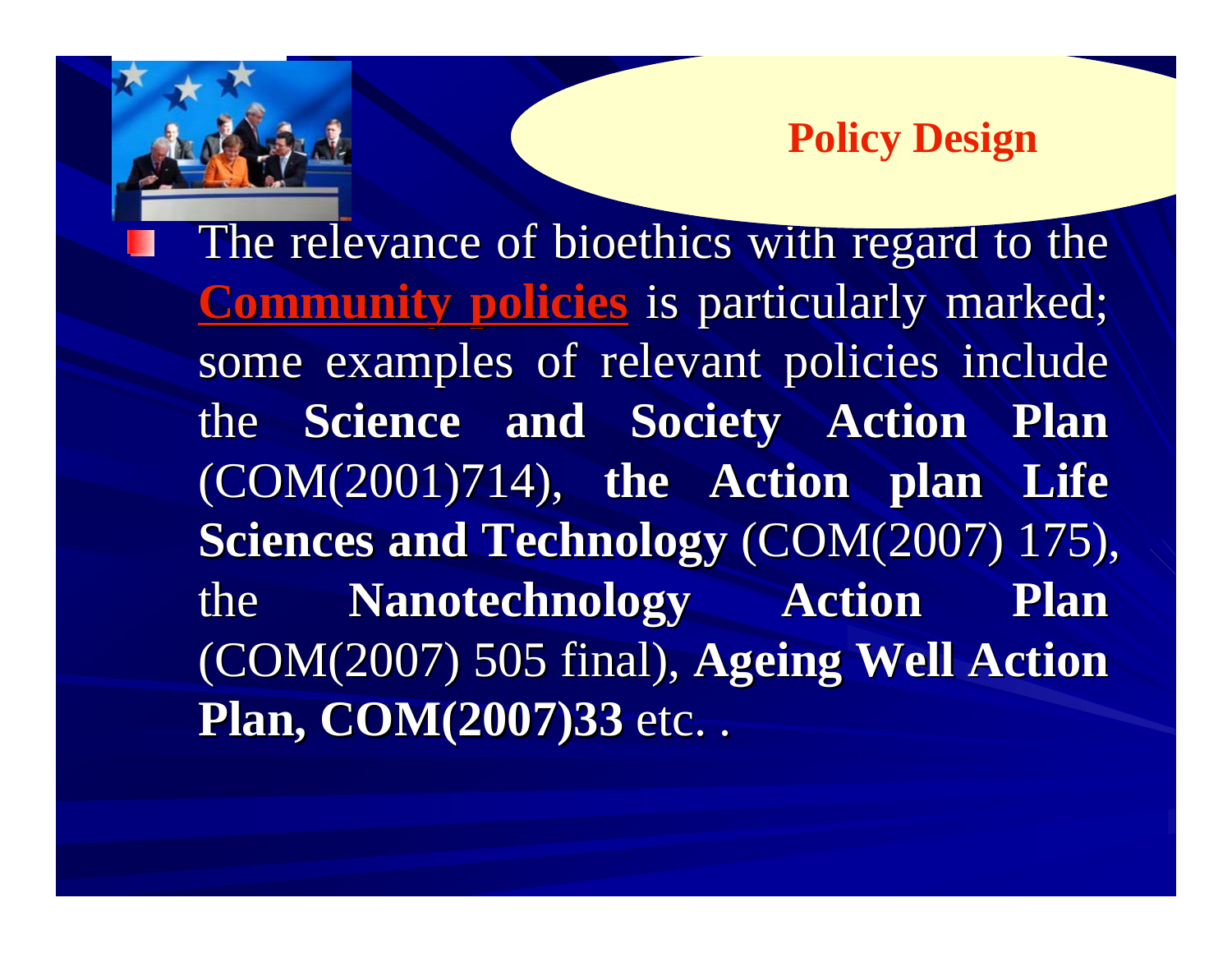### **Legislative Proposals**

**Issues of bioethics in the legislative sphere** cover very many disparate areas of policy; from **clinical trials** (Directive 2001/20/EC) to **patents** (Directive 94/48); from **data protection** (Directive 95/46) to **research** (FP) or production of **medicinal products** (Directive  $2001/83/EC$  and others, e.g. 2003/63/EC); from **animals used for experimental** and other scientific purposes (Directive 86/609/EC) to **animal welfare** (Protocol to the Amsterdam Treaty) etc. The list of Community regulations also includes applications of **biotechnology**, information technologies and several areas of **biomedical sciences biomedical sciences**.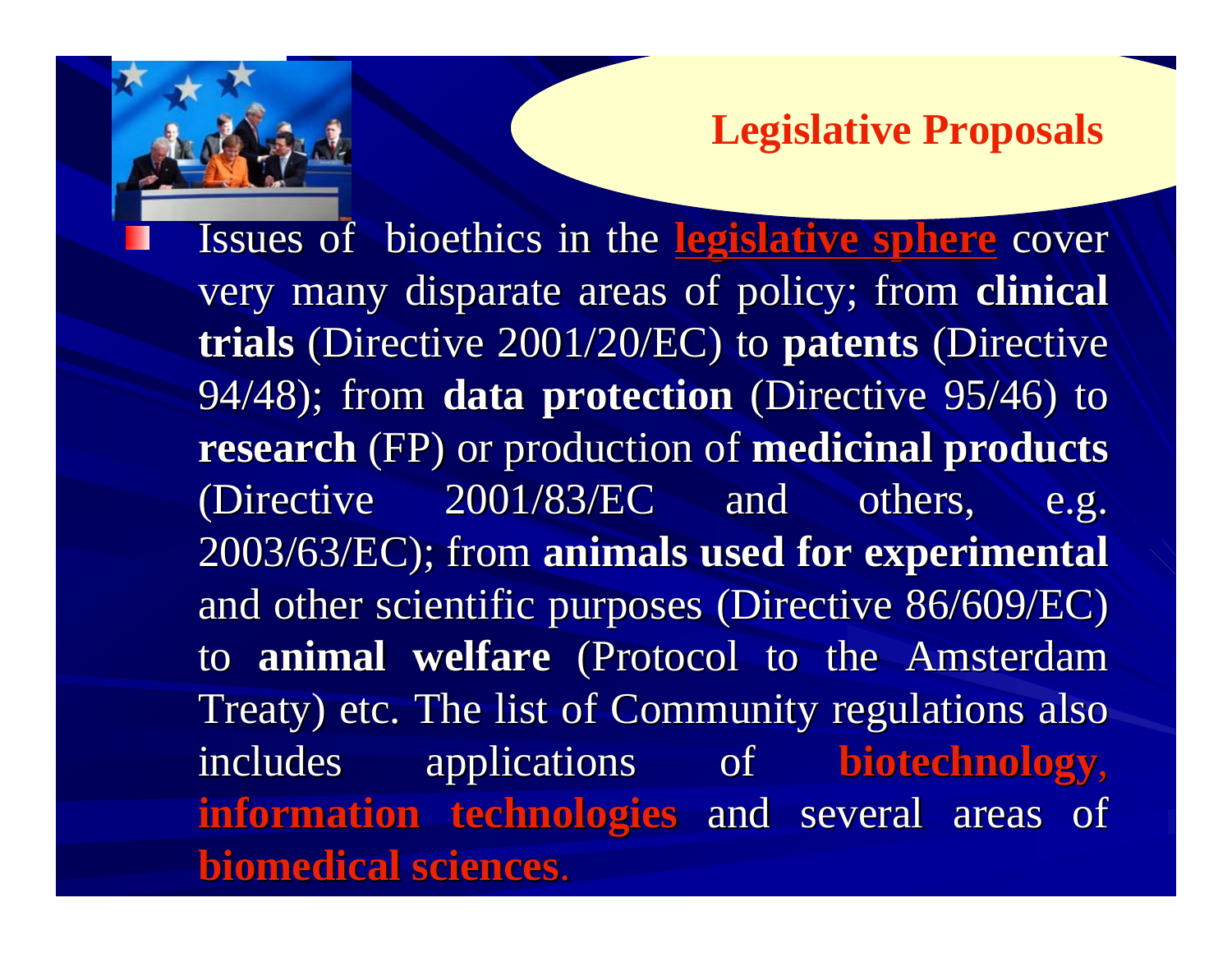#### **The EU legal frame**

The **Charter of Fundamental Rights** of the EU

Directive 2001/20/EC of the European Parliament and of the Council of 4 April 2001 on the approximation of the laws, regulations and administrative provisions of the Member States relating to the **implementation of good clinical practice in the conduct of clinical trials on medicinal products for human use**

Directive 95/46/EC of the European Parliament and of the Council of 24 October 1995 on **the protection of individuals with regard to the processing of personal data** and on the free movement of such data

•Directive 2001/83/EC on **medicinal products for human use** and Directive 2003/63/EC amending Directive 2001/83/EC

•Directive 2004/23/EC on **tissue banking**

•EMEA Rules etc.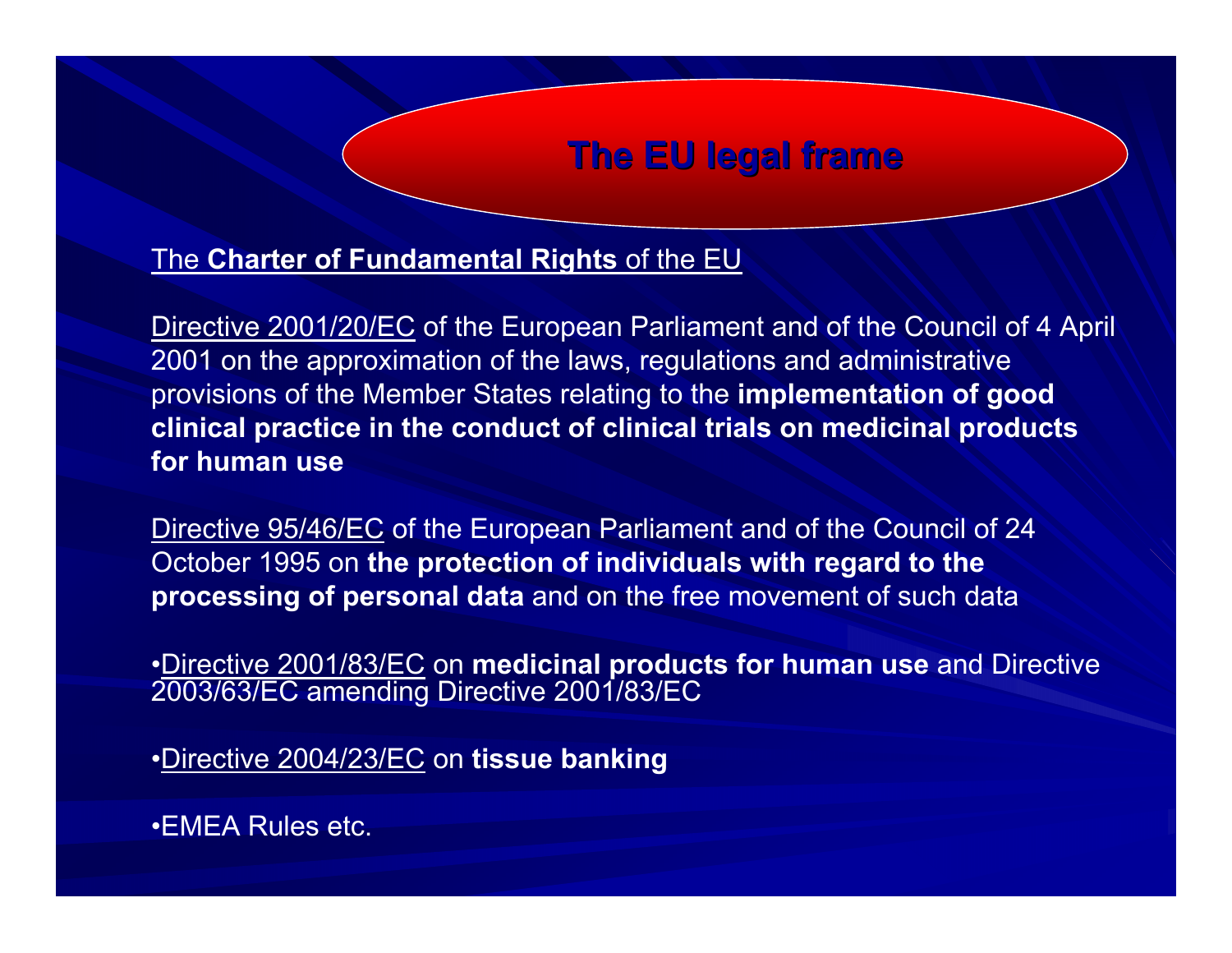

## **EU Policy: research**

In December 2005 at the end of the UK presidency (**Hampton Court Summit**), security and biometrics were indicated as key actions of the EU. In addiction an Independent Expert Group on R&D and has produced this year a rapport on the role of research produced this year a rapport on the role of research with regard to the Lisbon agenda.

The Report indicates the need of affording and The Report indicates the need of affording and reinforcing **European values** as a main milestone to endorse for an effective EU growth policy, within the EU and with third parties. Equality, health social cohesion and common security are therefore **indicated as elements conducive to innovation while not sufficient per se to ensure sustainability while not sufficient per se to ensure sustainability**.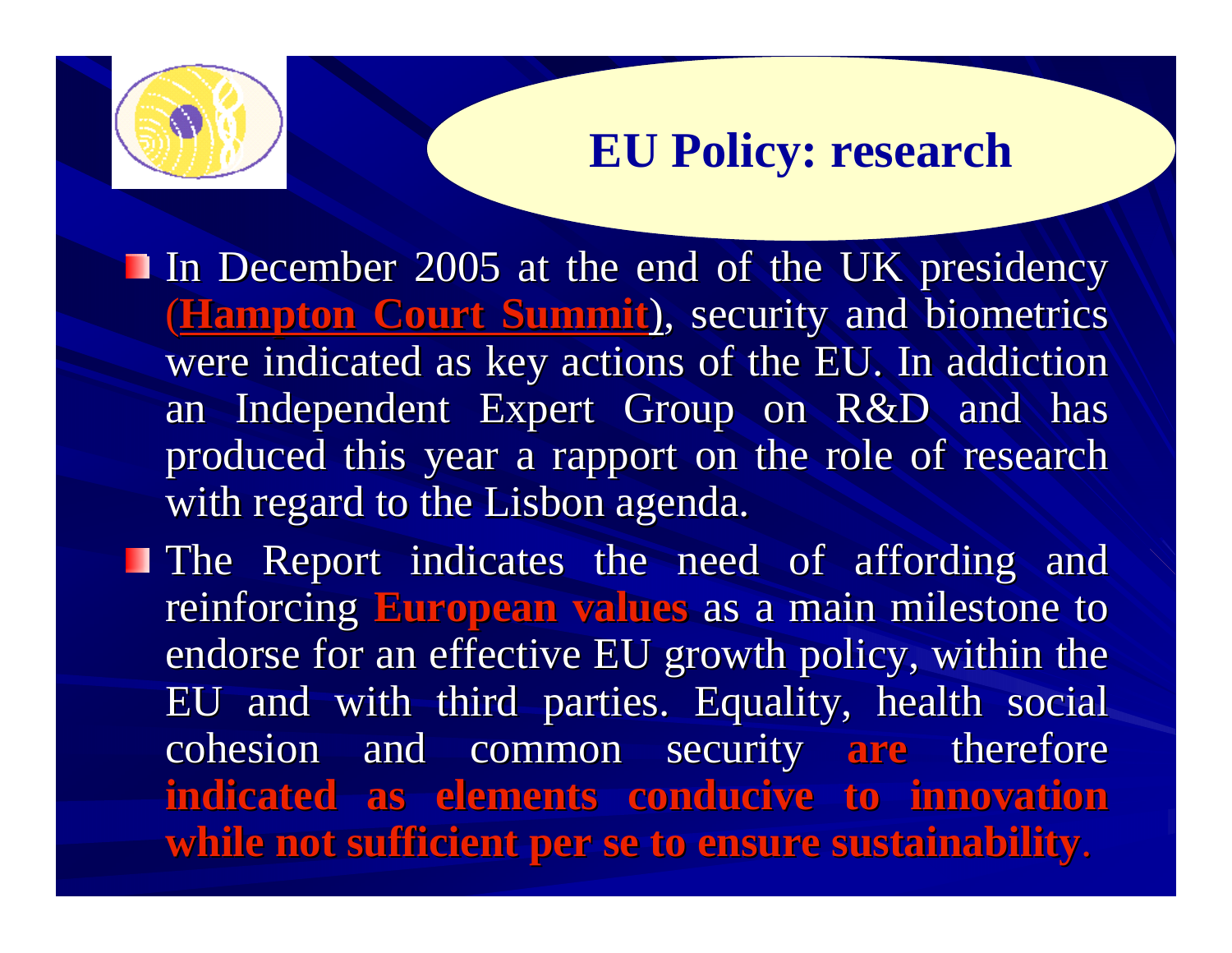## Legal Basis for Ethical Reviews in FP7

 $\mathcal{L}_{\mathcal{A}}$ 

**E. Seventh Framework Programme (Decision N° 1982/2006/EC), Article 6 (1 §):**

*« All the research activities carried out under the Seventh Framework Programme shall be carried out in compliance with fundamental ethical principles. »*

#### **Rules for Participation, Article 10: Rules for Participation, Article 10:**

■

*« A proposal […] which contravenes fundamental ethical principles […] shall not be selected . Such a proposal may be excluded from the evaluation and selection procedures at any time. »*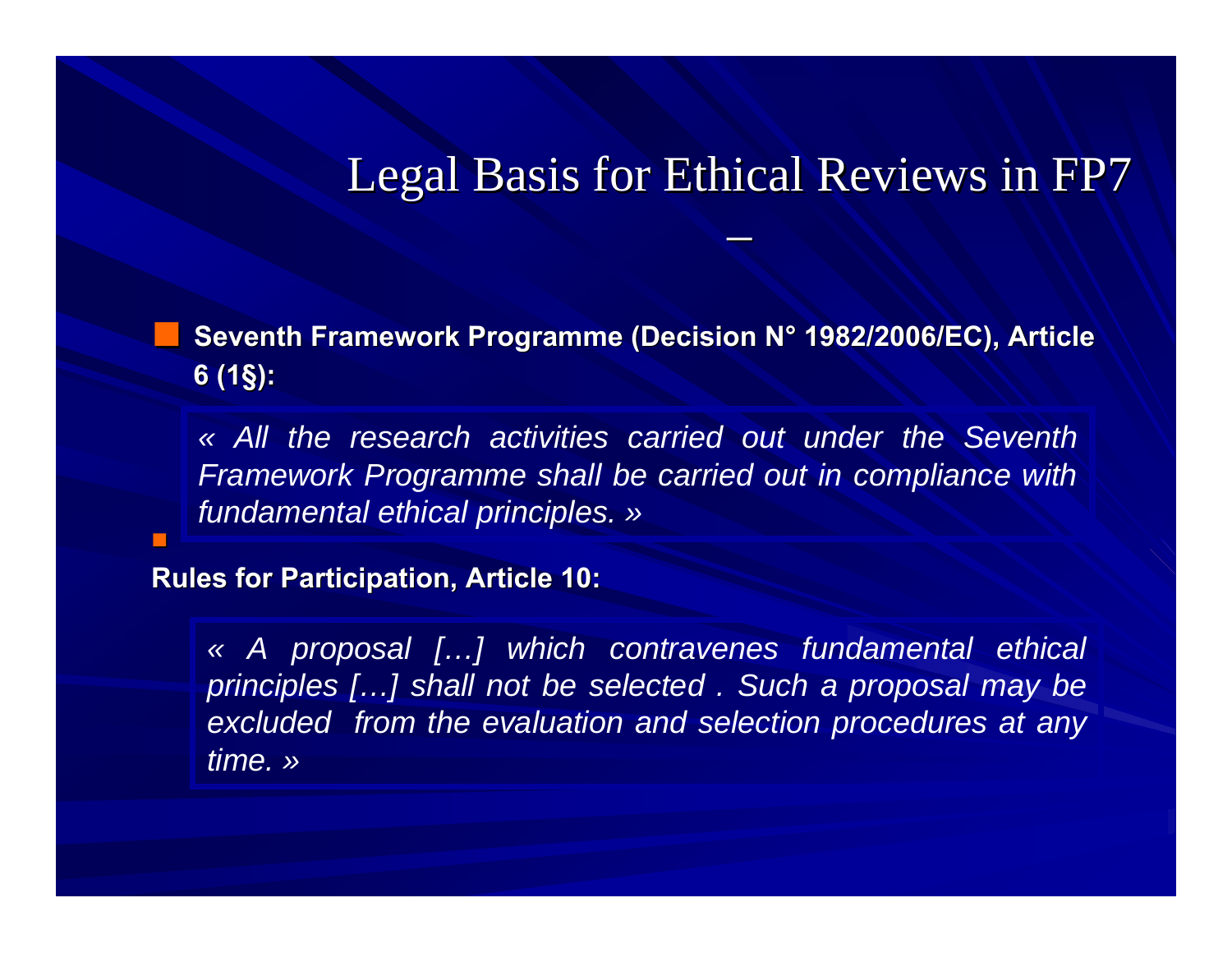embedding ethics in clinical trials and research: how, when, where?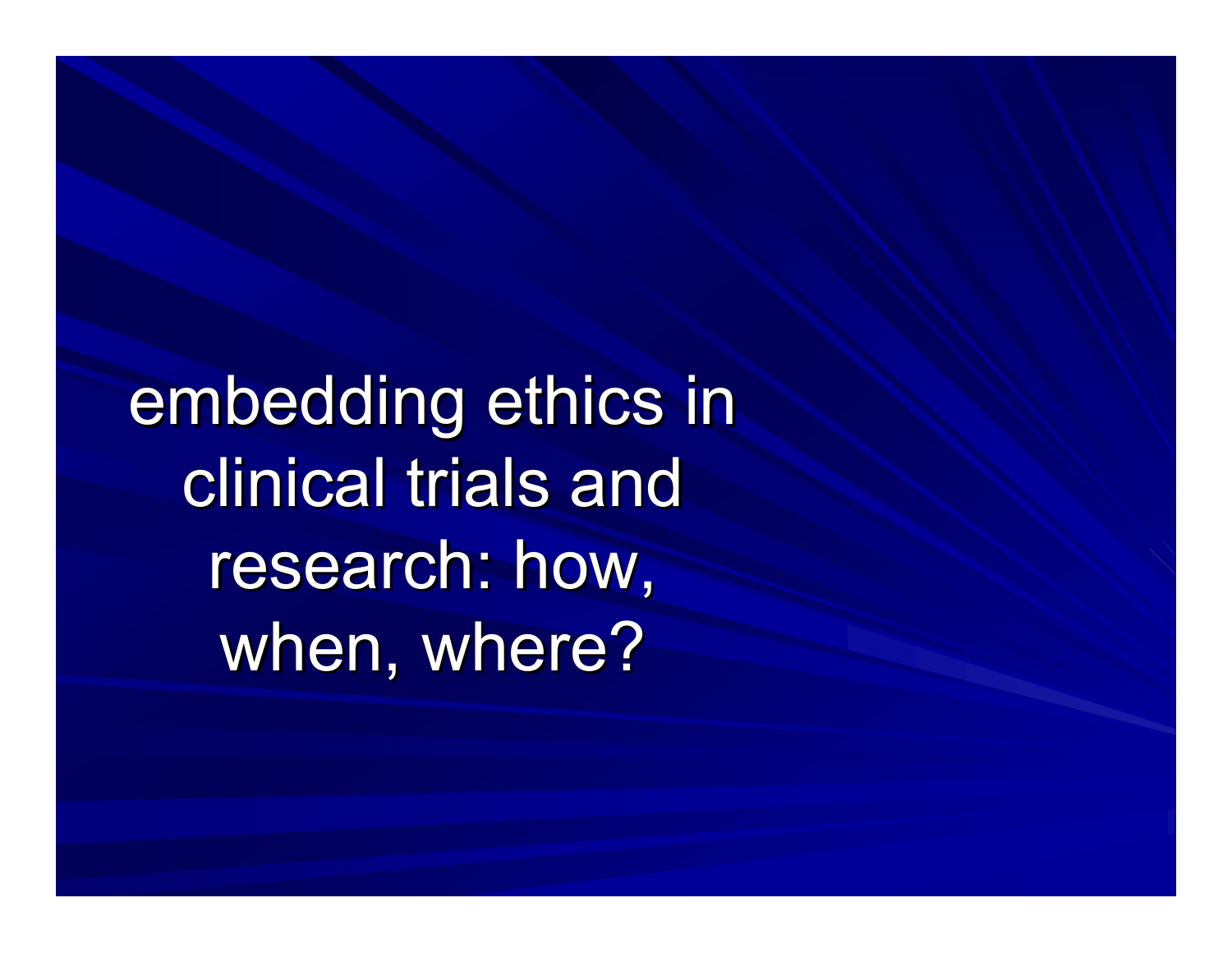# **The EGE Opinion on ethics review of FP7 hESC research**

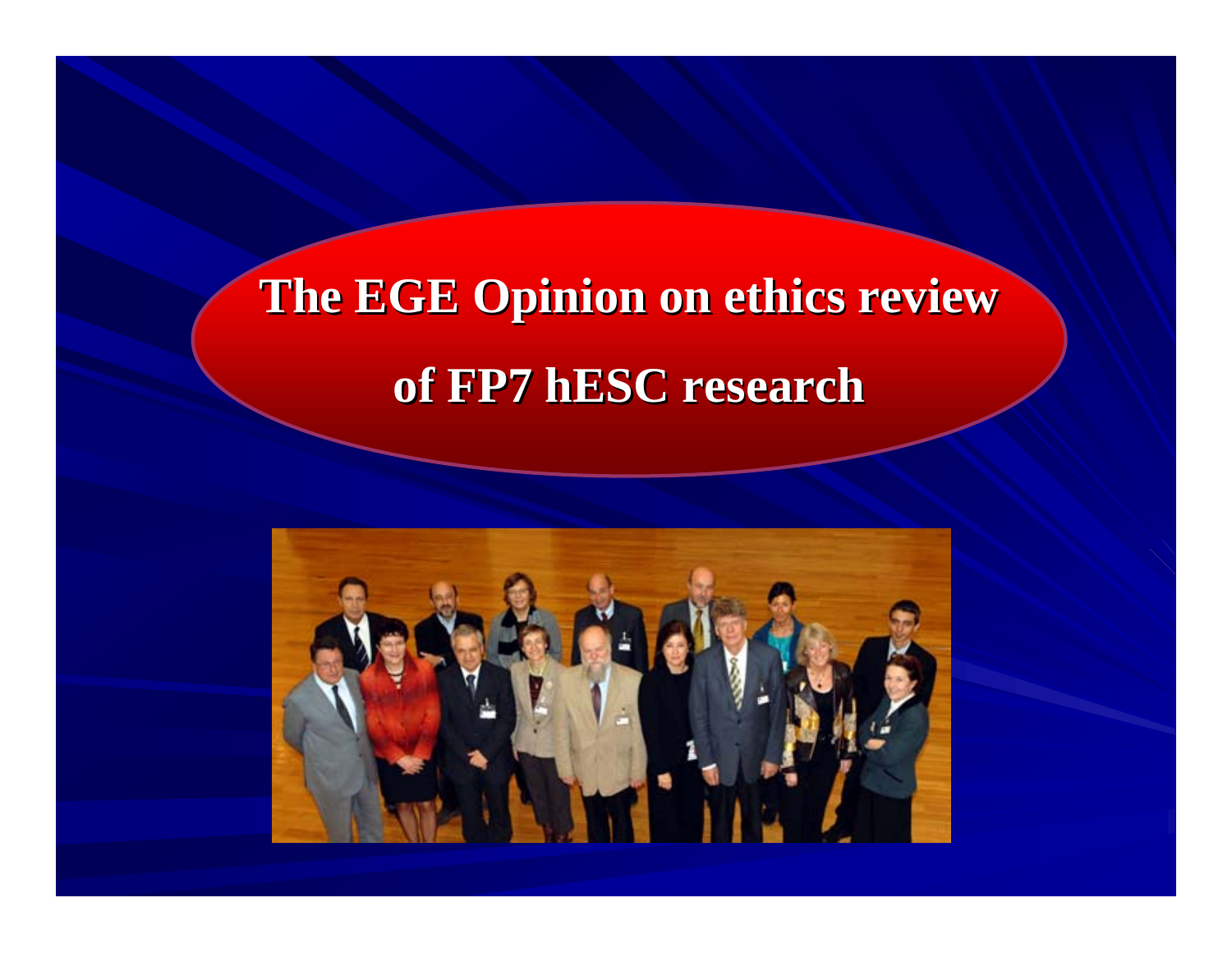

European Group on Ethics in Science and New Technologies (EGE)



**Bureau of European Policy Advisers** (BEPA)

- $n^{\circ}$  11 Ethical aspects of **human tissue banking** (21/07/1998)
- Ethical aspects of research involving **the use of human embryo in the context of the 5th framework program** (23/11/1998)  $n^{\circ}$  12
- $n^{\circ}$  13 Ethical issues of **healthcare in the information society** (30/07/1999)
- $n^{\circ}$  14 Ethical aspects arising from **doping in sport** (14/11/1999)
- n° 15Ethical aspects of **human stem cell research and use** (14/11/2000)
- n° 16Ethical aspects of **patenting inventions involving human stem cells** (07/05/2002)
- n° 17Ethical aspects of **clinical research in developing countries** (04/02/2003)
- n° 18Ethical aspects of **genetic testing in the workplace** (28/07/2003)
- n° 19Ethical aspects of **umbilical cord blood banking** (16/03/2004)
- $n^{\circ}$  20 Ethical aspects of **ICT implants in the human body** (16/03/2005)
- n° 21Ethical aspects of **Nanomedicine** (January 2007)
- $n^{\circ}$  22 Ethical review of **FP7 hESC** (July 2007)
- n° 23Ethical aspects of **Animal Cloning for food supply** (January 2008)

Disclaimer: The content of this presentation is personal to the authors and does not necessarily reflect the views of the European Commission.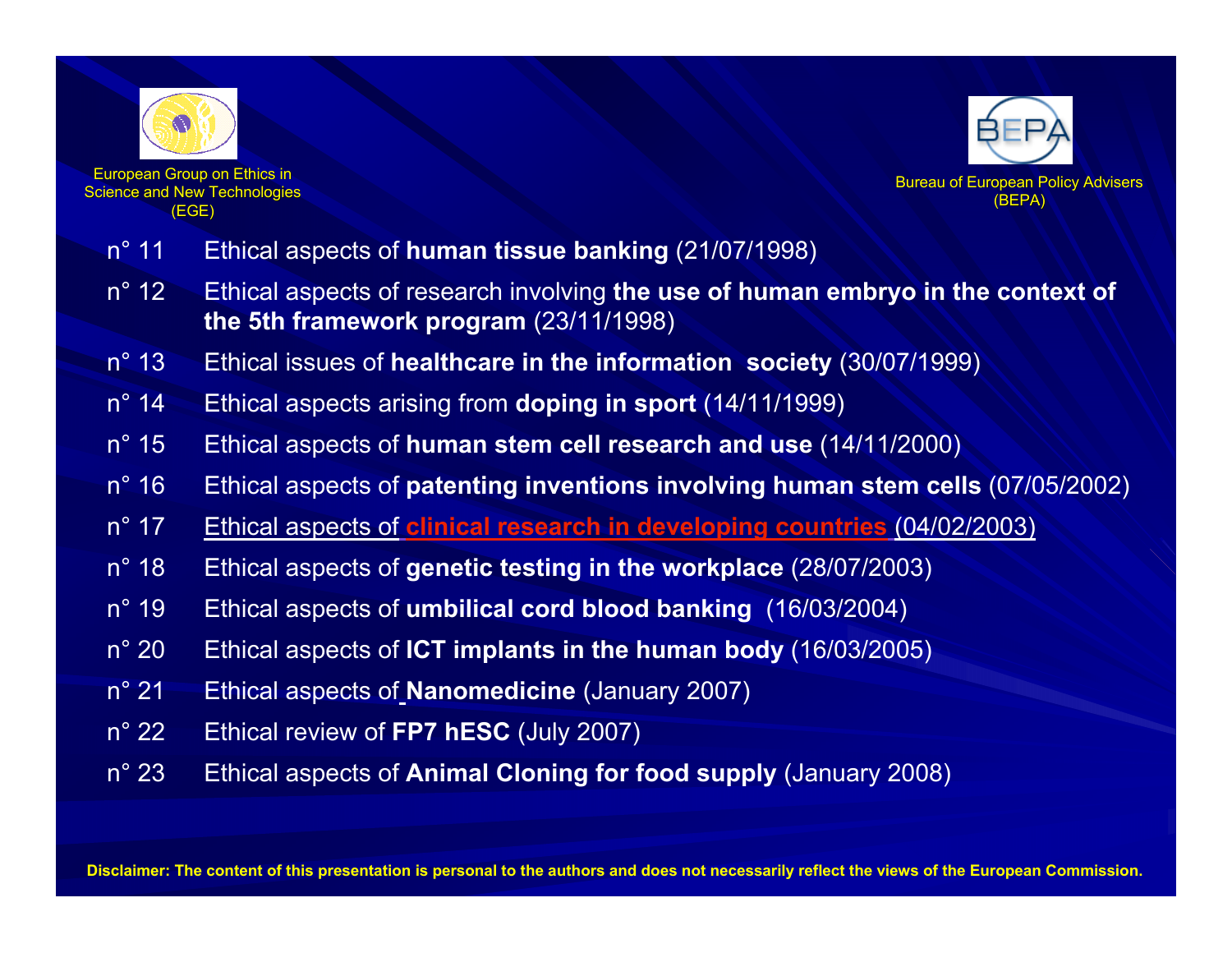Ethical aspects of **clinical research in developing countries**

The scientific and ethical evaluation of the research protocol should be carried out by **ethical committees from all countries involved**. Host countries need to have a legal and ethical framework in order to take part in the clinical trial evaluation effectively and independently.

- The Group strongly supports EU initiatives to build **local** ethical committees in the host countries. It should be considered as a priority in terms of capacity building.
- It is essential that the members of this committee are **independent** and include persons representing **patients interests**. If it is not possible to involve such an independent local representative in the evaluation, then no clinical trial should be implemented in the country.

In the evaluation of a research protocol, special attention should be paid to :

- the **relevance of the research** to be carried out in a developing country. Specific attention should be paid when the objective of the clinical trial does not **comply with health priorities of the host country**;
- \_ the **risk/benefit ratio** at the individual level, as well as at the community level
- \_ the impact of the project **after** its completion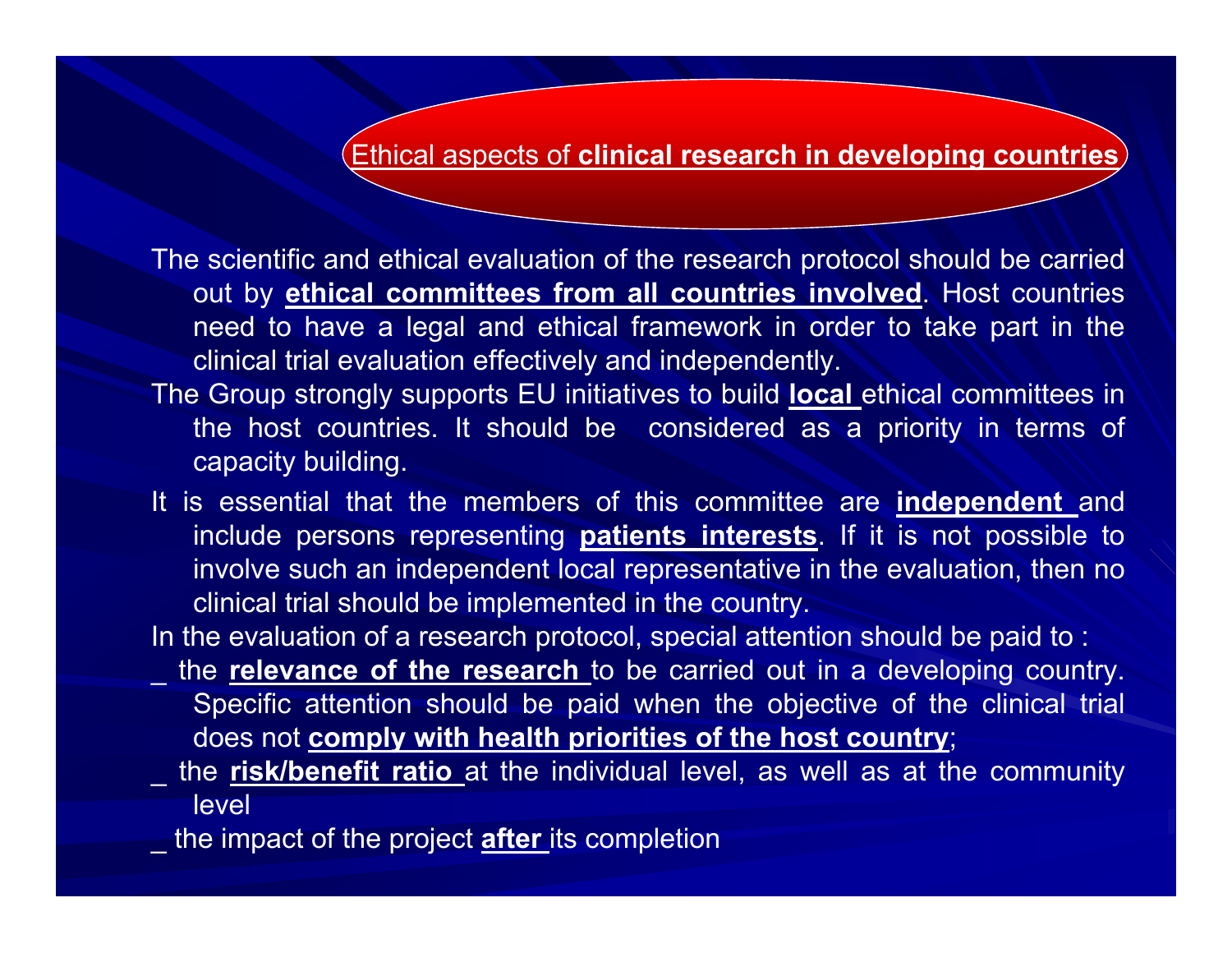Ethical aspects of **clinical research in developing countries**

The use of **placebos** should be regulated in developing countries in principle by the **same rules** as in European countries. Any exception must be justified: an obvious one is when the primary goal of the clinical trial is to try to simplify or to decrease the costs of treatment for countries where the standard treatment is not available for logistic reasons or inaccessible because of the cost. It may thus be justified to **derogate** from the rule of best proven treatment. there should be an obligation that the clinical trial **benefits the community** that contributed to the development of the drug.

This can be e.g. to guarantee **a supply of the drug at an affordable** 

**price** for the community or under the form of capacity building.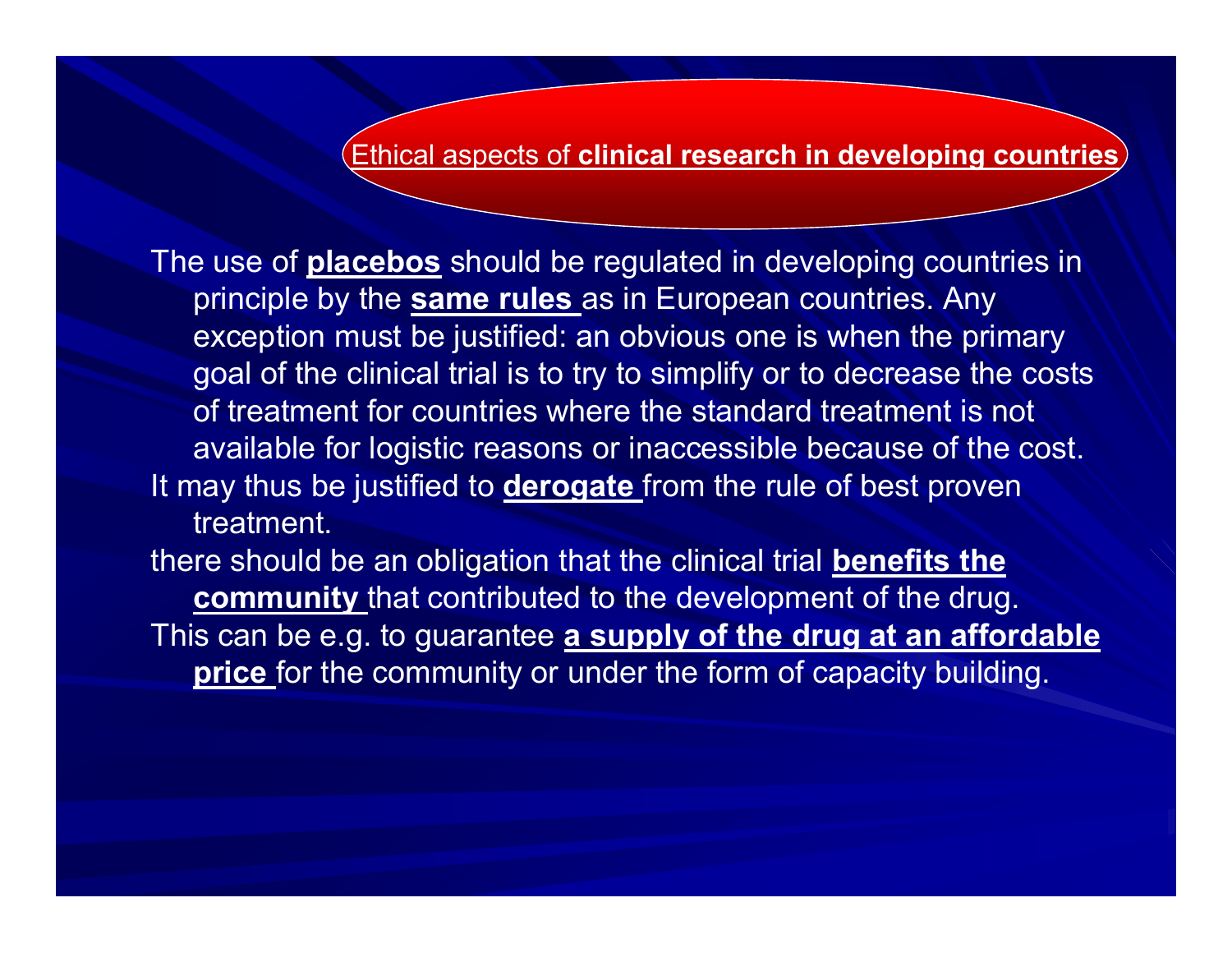#### **Capacity Capacity Building Building**

**The EC, following the remit on ethics stated in the Treaty, the EGE opinion and FP7 'facilitates' local capacities rather than superimposing European standards.**

**This implies respect for local socio-cultural identities while promoting relevant documents existing at European and International level -e.g. the European charter of fundamental rights and the CoE bioethics convention.** 

**The EC is therefore working in full cooperation with other relevant bodies such as Unesco, WHO, CoE etc**.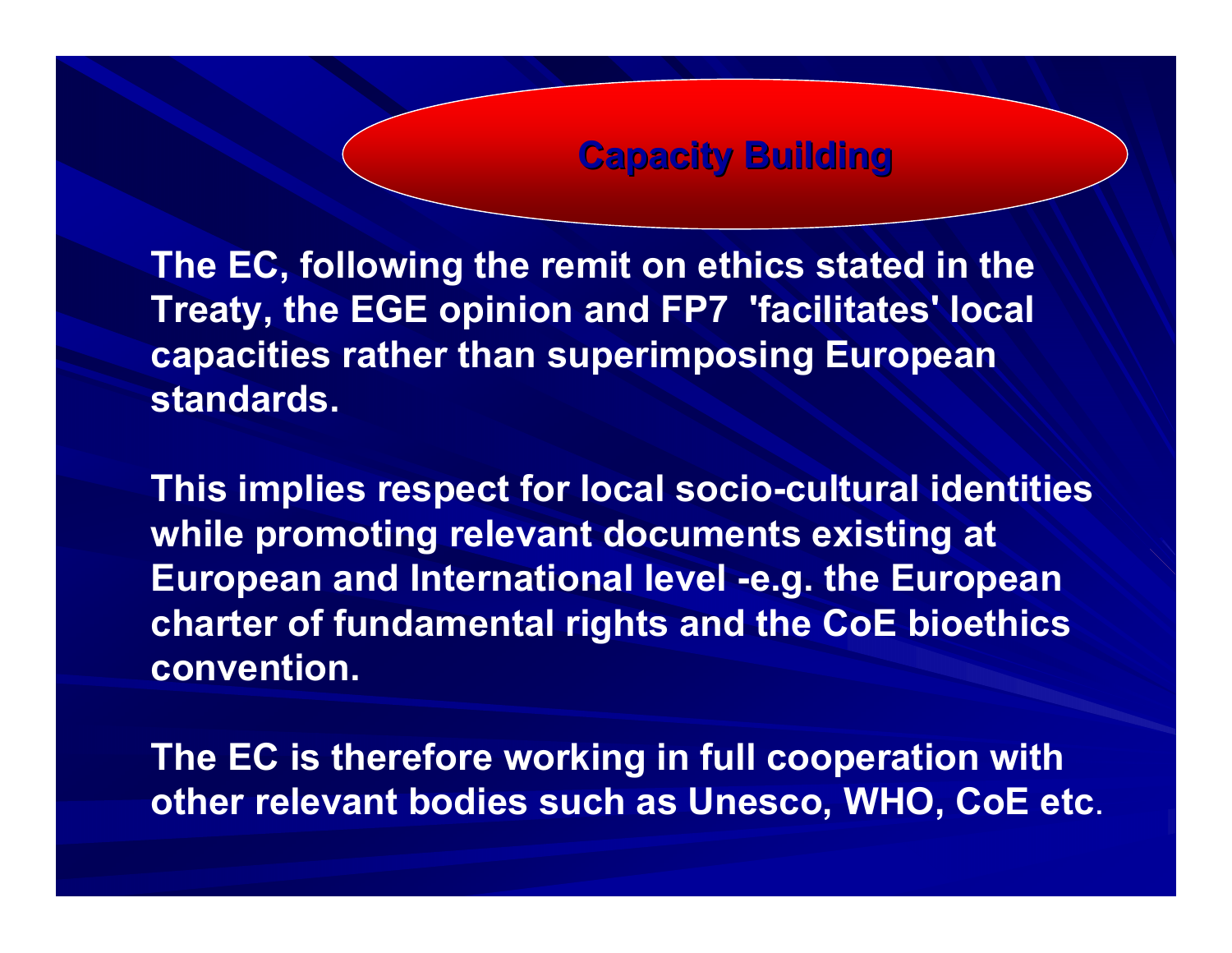Capacity building of research ethics committees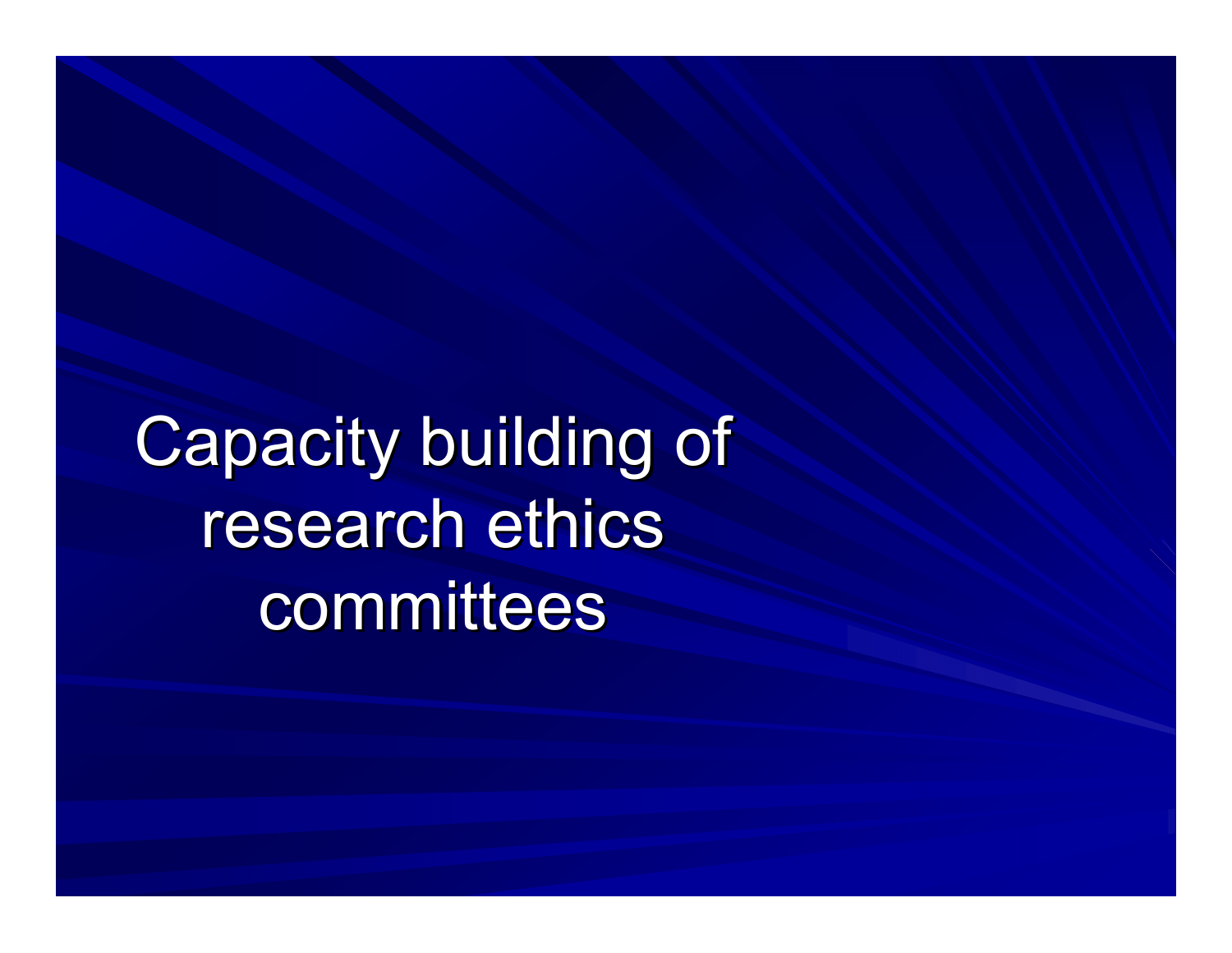**Workshop with representatives of EU 25 RECs, Brussels December 2005, February 2006**

**Ad hoc subvention of EuREC platform (350.000 € / 2 years) second half 2006.**

**The platform establishes a network of REC across the EU, facilitate inter-change of best practices, educational material REC members, establish basis for future and more systematic copereations (MS should invest on that on the basis of implementation of EC 2001/20)**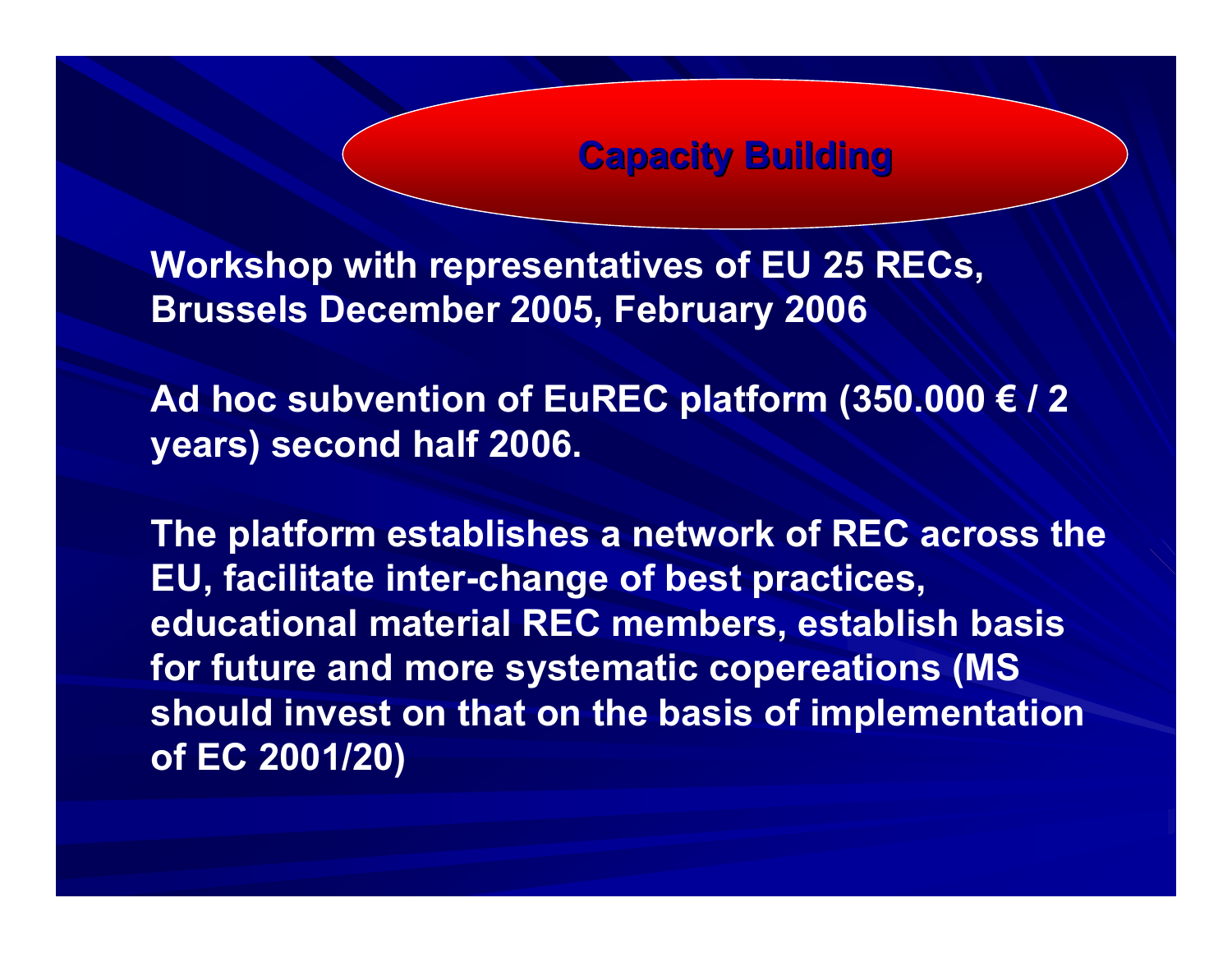#### **Capacity Building Capacity Building**

**Edecp:** A series of training and capacity building workshops in several developing countries will be organised. Through these workshops the necessary **infrastructure and networks** will be prepared which will have the needed **ethics review capacity** for the recently launched **European and Developing Countries Clinical Trials Partnership (EDCTP)** 

*NEBRA:* **Four African institutions** together with two **European organizations** and **WHO** have come together to **foster networking medical research ethics committees in Africa.** Trained African students under the guidance of both African and European supervisors will identify existing ethics review capacity and needs in **15 African countries.**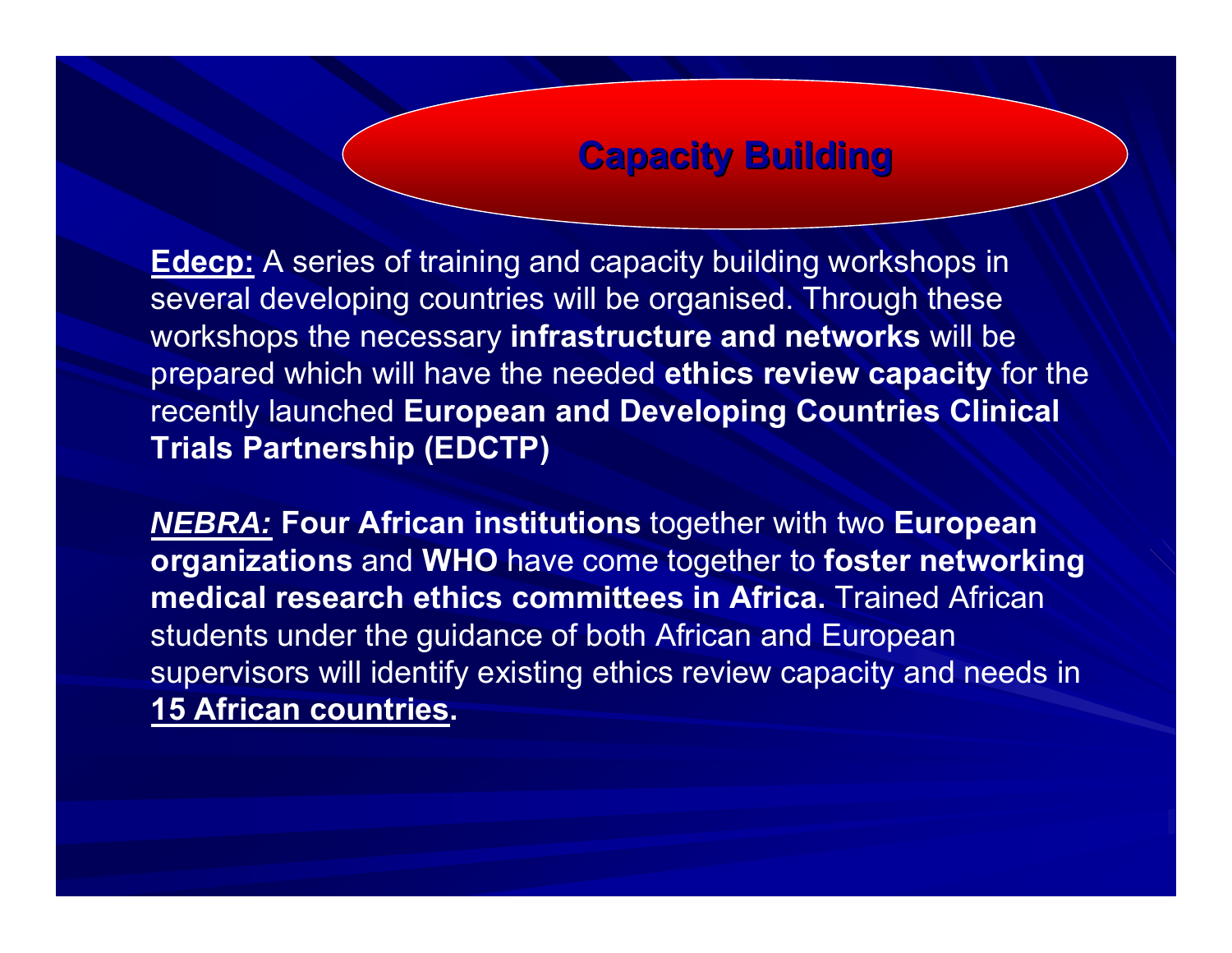#### **Capacity Capacity Building Building**

*Besha***:** the study is about **Genomics and Benefit Sharing with Developing Countries** and more in particular will try to overcome the concerns that have been formulated in relation to the Bonn Guidelines of the Convention on Biological Diversity (2002) and the Human Genome Project Ethics Committee's Statement on Benefit Sharing (2000).

*EULABOR* network between Europe and Latin-America. It aims to evaluate the systems of ethics regulation of biomedical research involving human subjects and tissues, considering their pertinence and consequences in the context of socio-economic conditions and cultures in Argentina, Brazil, Chile, Mexico, Uruguay, France, Germany and Spain.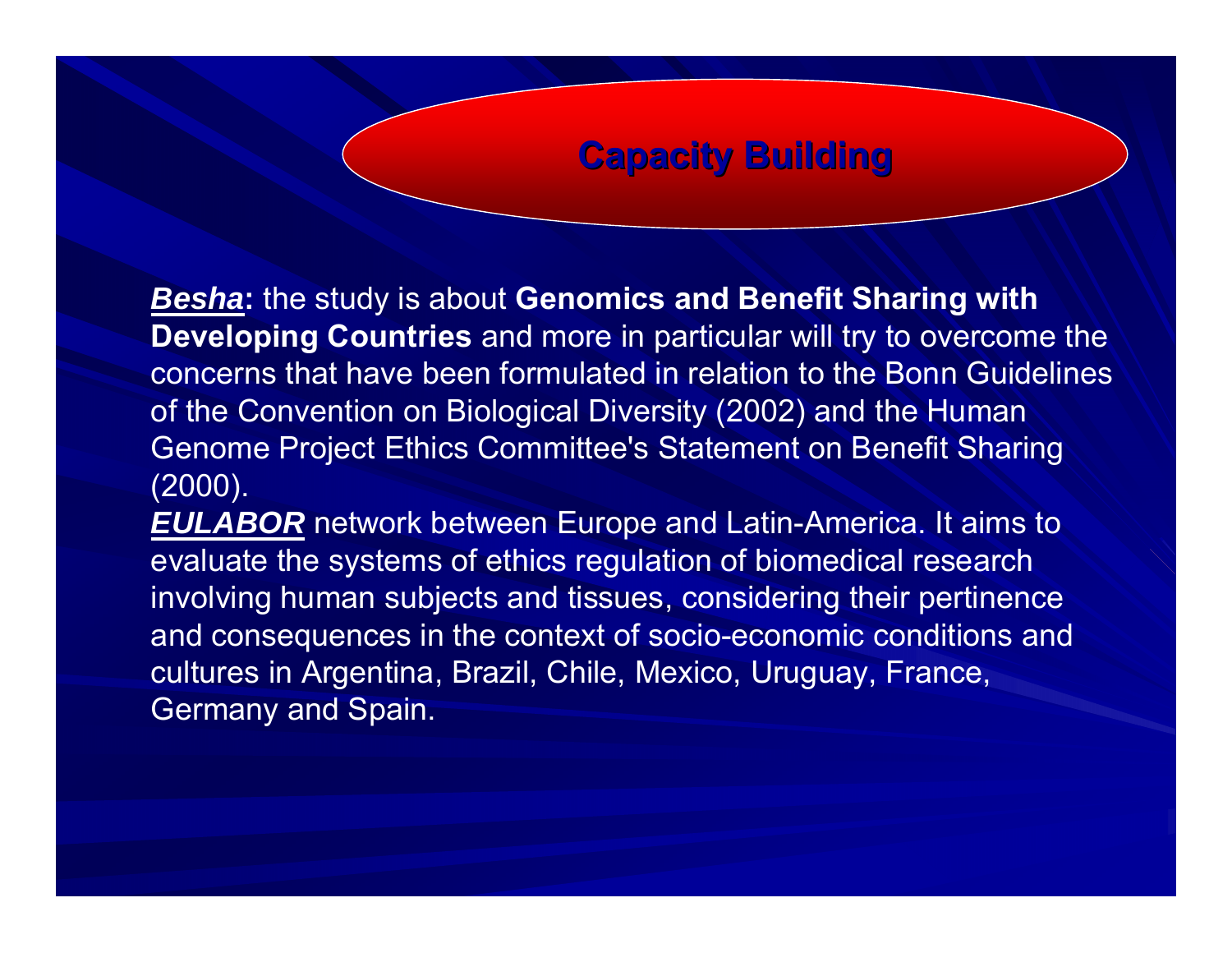#### **Capacity Capacity Building Building**

•**In the area of ethics, specific activities will be devoted to facilitate capacity building on ethics in developing countries and emerging countries as well as the establishment of international dialogue platforms on research ethics, security and biometrics. The Commission will then reinforce this action and coordination tasks to monitor that EU policies are consistent with the European shared values will be implemented. BEPA will endorse this task.**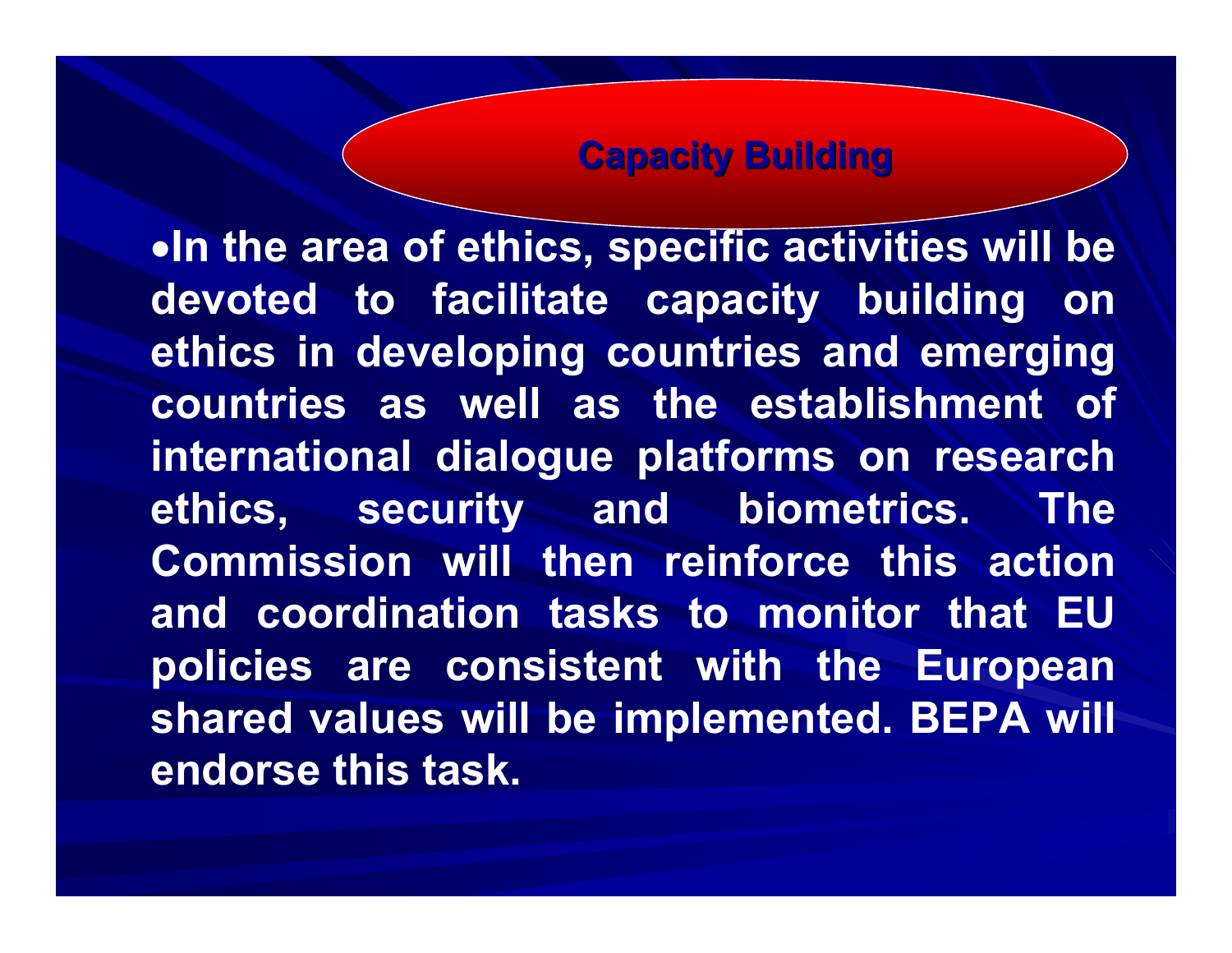# And now?

**?**

 $\gtrless$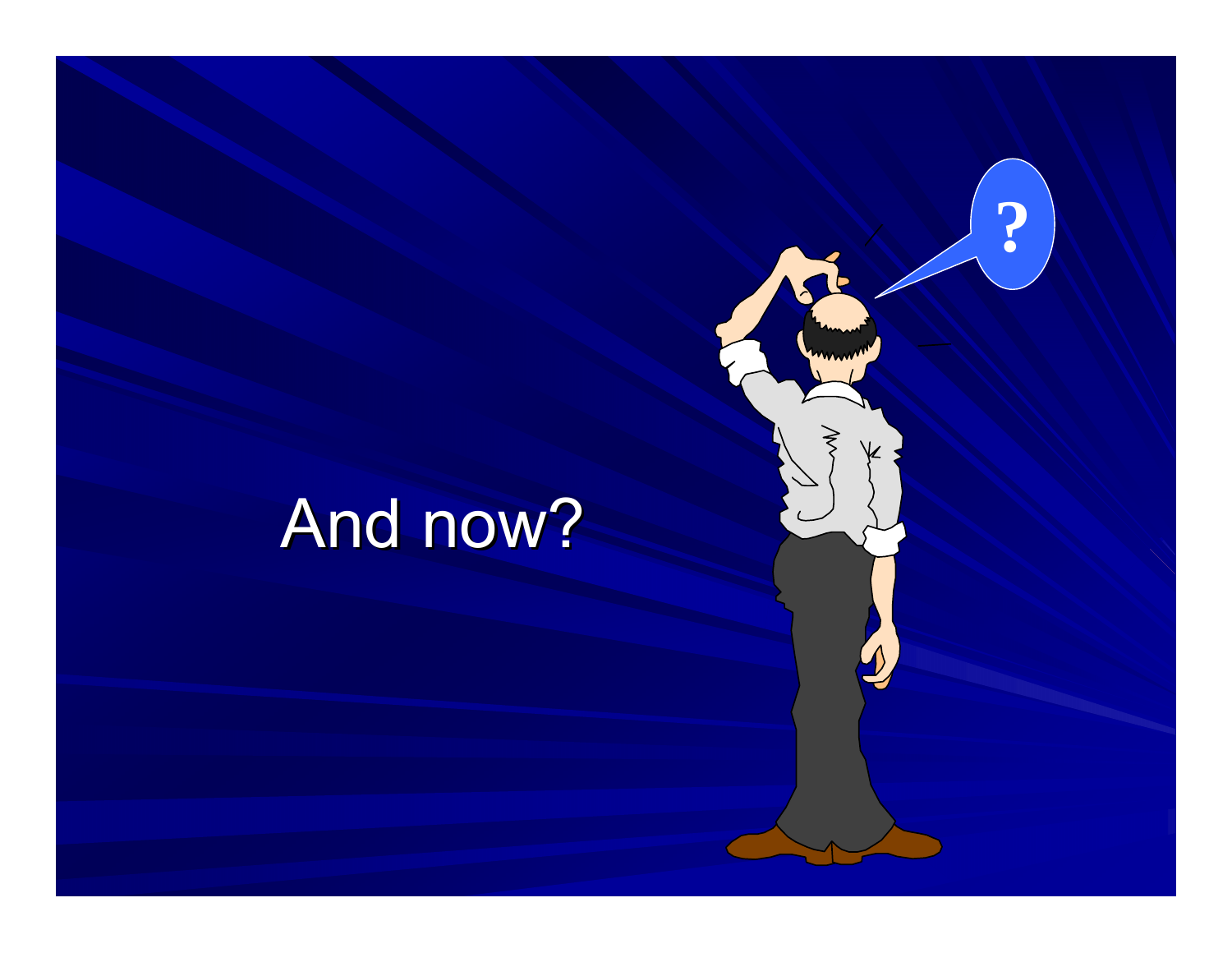

**The view I express are my own and do not necessarily reflect those of the European Commission Commission.**



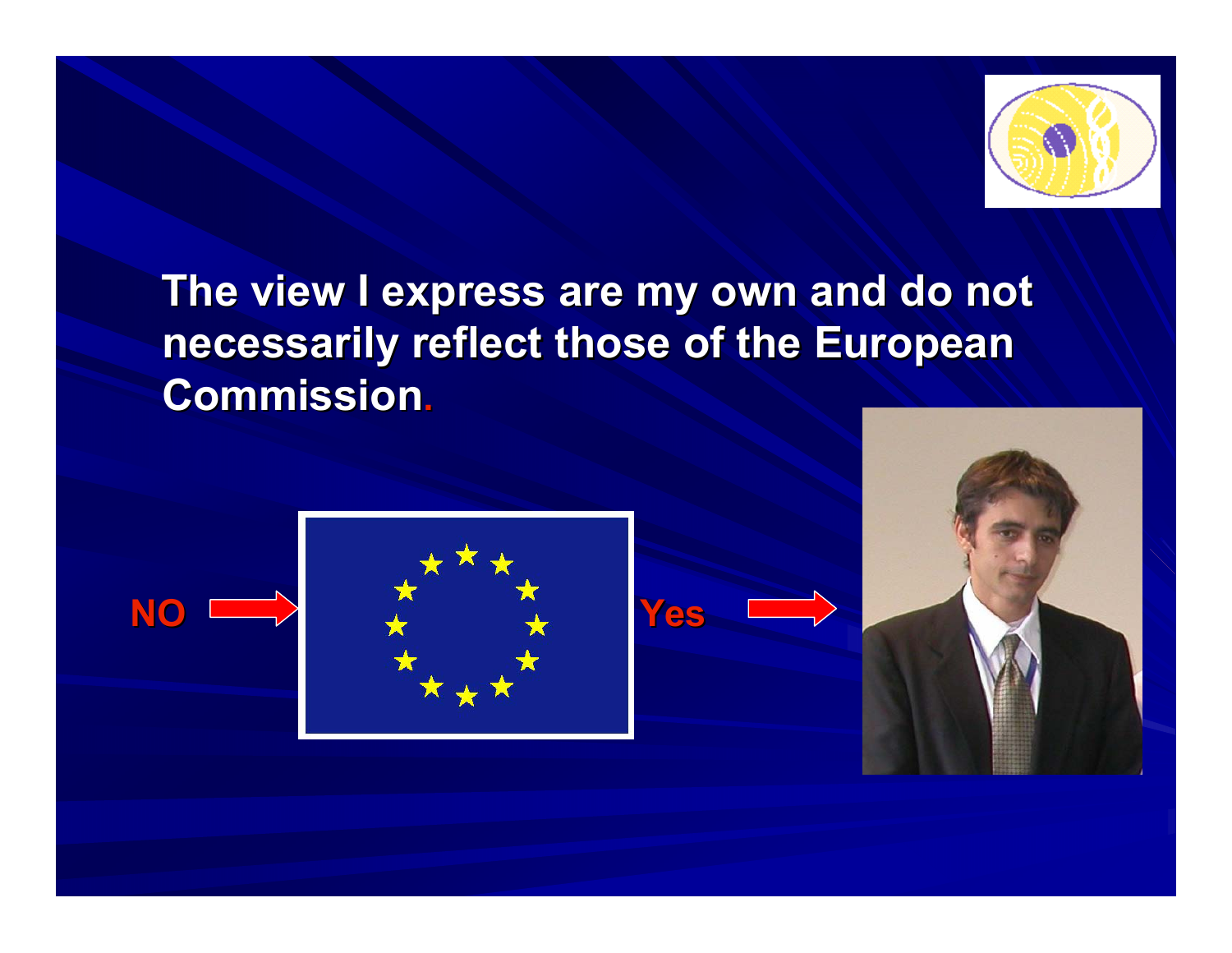**Capacity Building** 

•**According to EC Competences EC should respect the subsidiarity principle in public policy and research** •**Regulatory frame in EU requires the ethics approval of research and clinical protocols** •**Differnt ethics standards exist and are promoted by sponsors of clinical trials** •**Ethics colonialism is not the EC method**•**Cooperation with Int. Organisation is needed**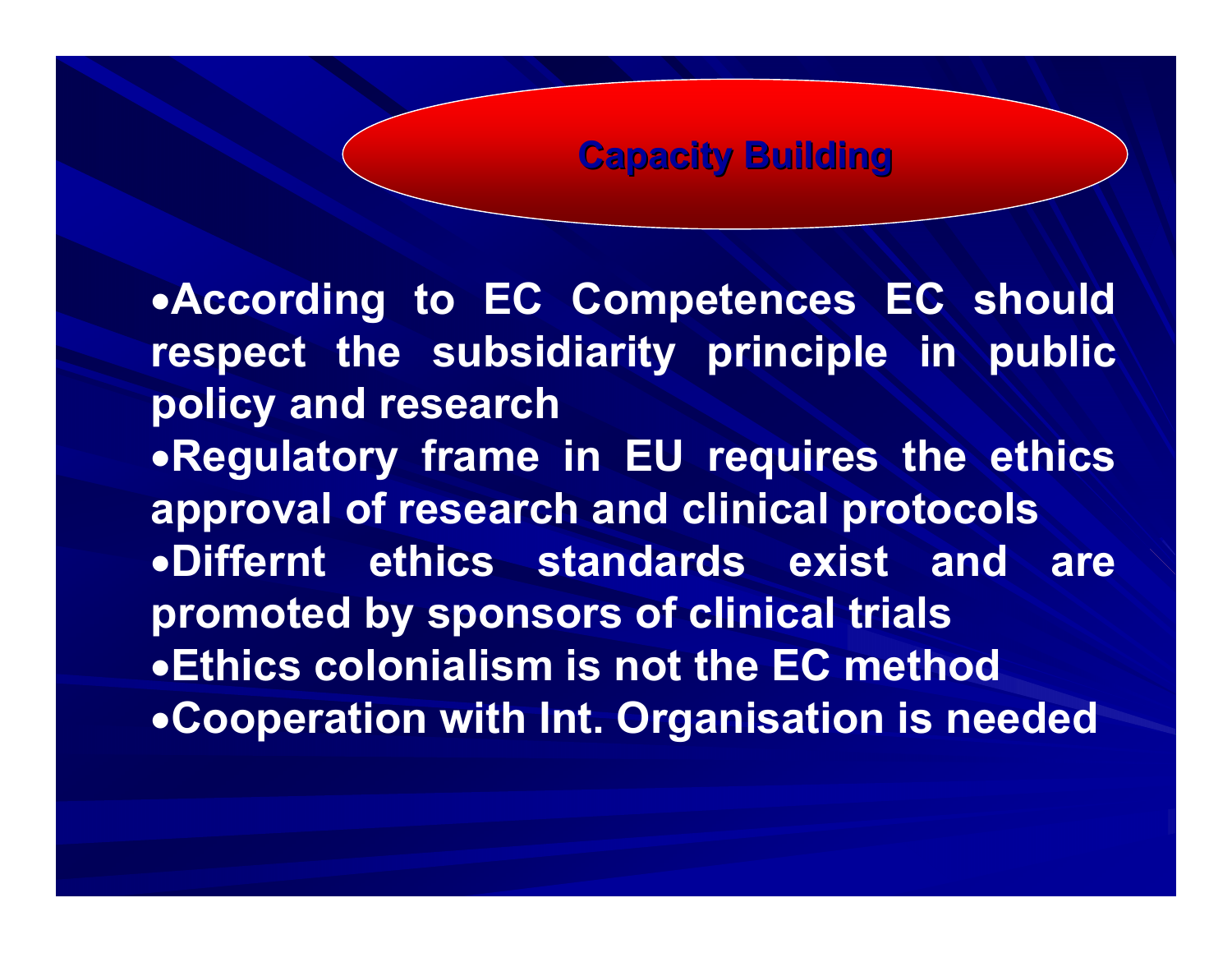#### **Capacity Building**

**Issues that deserve specific efforts:**

•**Accreditation procedures of REC** •**Vocational training** •**Databases of approved clinical trials** •**sharing of best practices** •**standard procedures for data protection** •**no financial incentives**•**independency from the sponsor of NEC** •**informed consent procedures** •**post trial policy on drugs used** •**IPR and benefit sharing** •**support for local infrastructures**